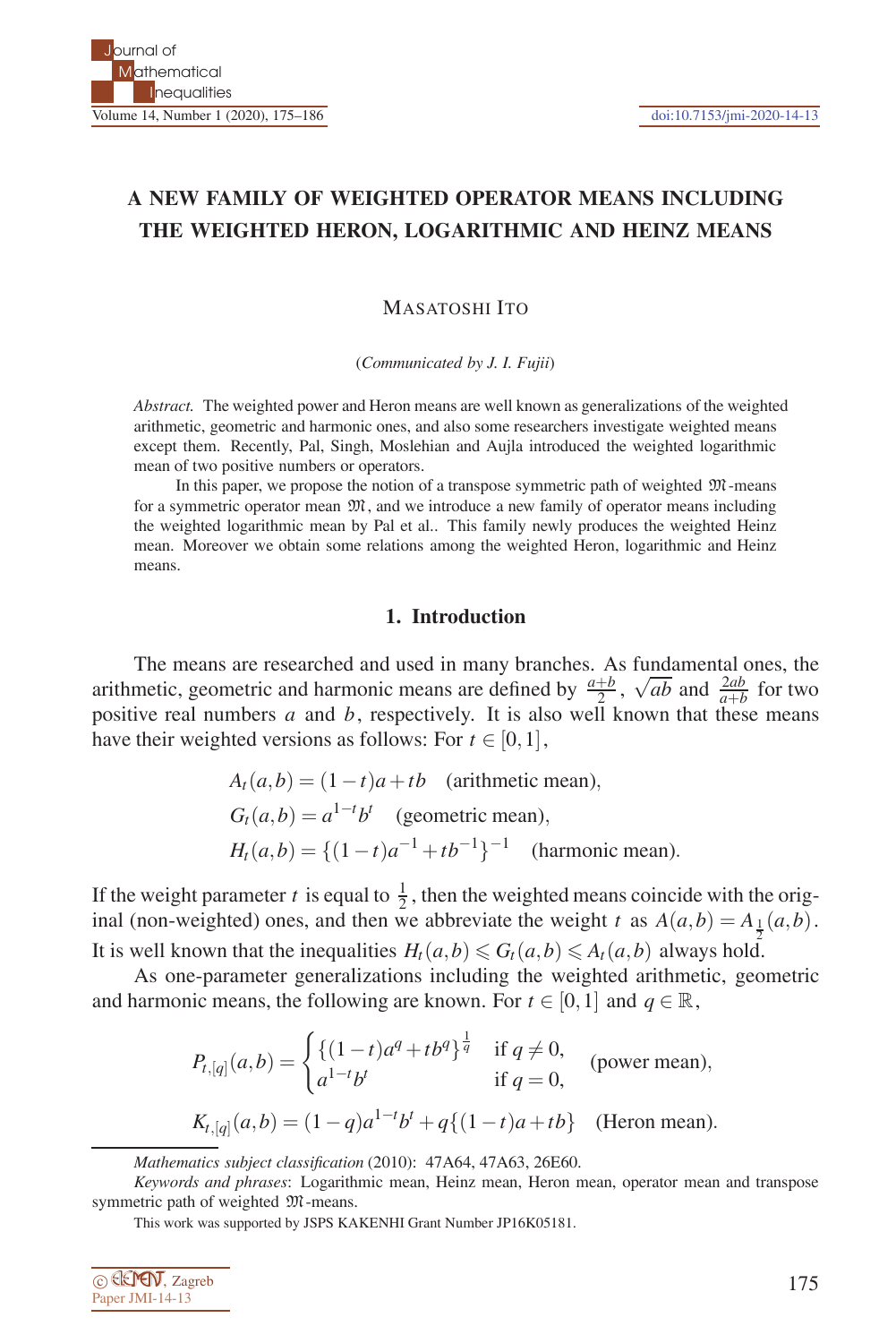In this paper, we denote the power mean by  $P_{t,[q]}(a,b)$  to distinguish the parameter *q* determining the mean from the weight parameter  $t$ , and also we use the notation for the non-weighted power mean that  $P_{[q]}(a,b) = P_{\frac{1}{2},[q]}(a,b)$ . We remark that the other means with parameters also obey these rules. The weighted power mean  $P_{t,[q]}(a,b)$ and the weighted Heron mean  $K_{t,[q]}(a,b)$  are monotone increasing on  $q \in \mathbb{R}$ , and also  $A_t(a,b) = P_{t,1}(a,b) = K_{t,1}(a,b), G_t(a,b) = P_{t,0}(a,b) = K_{t,0}(a,b)$  and  $H_t(a,b) =$  $P_{t,[-1]}(a,b)$  hold.

It is also known that the non-weighted arithmetic, geometric and harmonic means have many kinds of generalizations besides the power and Heron means. For example, for  $q \in \mathbb{R}$ ,

$$
J_{[q]}(a,b) = \frac{q}{q+1} \frac{a^{q+1} - b^{q+1}}{a^q - b^q} \ (q \neq 0, -1) \text{ (power difference mean)},
$$
  

$$
HZ_{[q]}(a,b) = \frac{a^q b^{1-q} + a^{1-q} b^q}{2} \text{ (Heinz mean)},
$$

We note that  $J_{[0]}(a,b)$  and  $J_{[-1]}(a,b)$  can be defined as the limit, and also  $J_{[q]}(a,b)$ is monotone increasing on  $q \in \mathbb{R}$ . On the Heinz mean,  $HZ_{[q]}(a,b)$  is increasing for  $q \ge \frac{1}{2}$  and decreasing for  $q \le \frac{1}{2}$ . Moreover, the power difference mean  $J_{[q]}(a,b)$  also includes the logarithmic mean  $LM(a,b) = \frac{a-b}{\log a - \log b}$  as  $LM(a,b) = J_{[0]}(a,b)$ . We remark that many researchers investigate estimations of a parameterized mean by another parameterized one, for example [6, 7, 17, 18].

It seems that there are not familiar weighted means except the power and Heron means. Some researchers discussed the weighted logarithmic mean in their own way in [9, 10, 13, 14]. Recently, based on the Hermite-Hadamard inequality for convex functions, Pal, Singh, Moslehian and Aujla [10] introduced the weighted logarithmic mean  $LM_t(a,b)$  for  $t \in [0,1]$  by

$$
LM_t(a,b) = \frac{1}{\log a - \log b} \left\{ \frac{1-t}{t} a^{1-t} (a^t - b^t) + \frac{t}{1-t} b^t (a^{1-t} - b^{1-t}) \right\},\,
$$

and also they showed that the inequalities

$$
H_t(a,b) \leq G_t(a,b) \leq L M_t(a,b) \leq K_{t,\lfloor \frac{1}{2} \rfloor}(a,b) \leq A_t(a,b) \tag{1.1}
$$

always hold.

We can extend above discussion for bounded linear operators on a Hilbert space *H* . An operator *T* is said to be positive (denoted by  $T \ge 0$ ) if  $(Tx,x) \ge 0$  for all  $x \in \mathcal{H}$ , and also an operator *T* is said to be strictly positive (denoted by  $T > 0$ ) if *T* is positive and invertible. We denote the set of positive operators by  $B^+(\mathcal{H})$ . A real-valued function *f* defined on  $J \subset \mathbb{R}$  is said to be operator monotone if  $A \leq$ *B* implies  $f(A) \leq f(B)$  for selfadjoint operators *A* and *B* whose spectra  $\sigma(A), \sigma(B) \subset$ *J*, where  $A \le B$  means  $B - A \ge 0$ .

Kubo and Ando  $[8]$  constructed the general theory of operator means. In  $[8]$ , they obtained that there exists a one-to-one correspondence between an operator mean M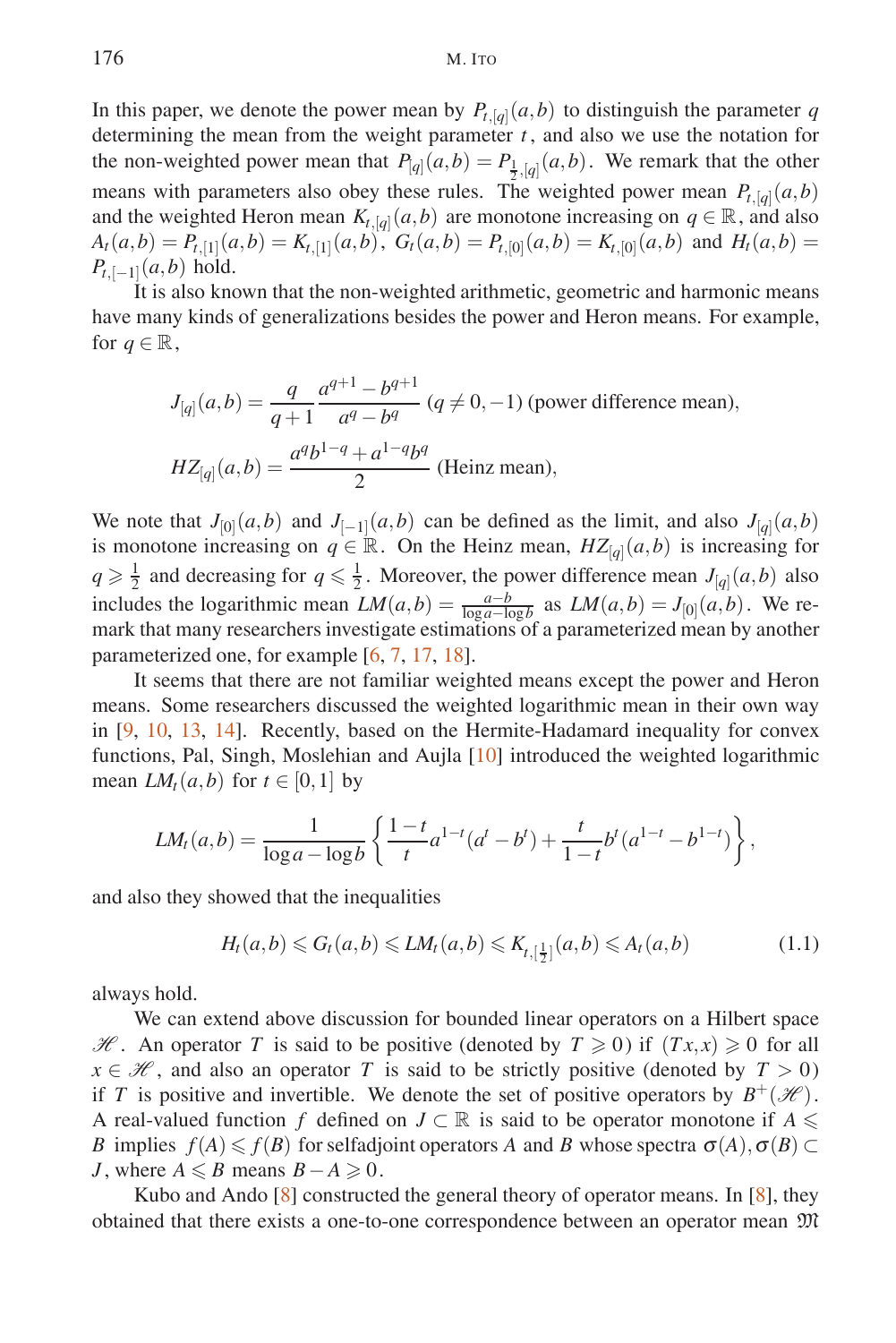and an operator monotone function  $f \ge 0$  on  $[0, \infty)$  with  $f(1) = 1$  via  $f(x)I = \mathfrak{M}(I, xI)$ as follows:

$$
\mathfrak{M}(A,B) = A^{\frac{1}{2}} f(A^{\frac{-1}{2}} B A^{\frac{-1}{2}}) A^{\frac{1}{2}}
$$
\n(1.2)

if  $A > 0$  and  $B \ge 0$ . We remark that f is called the representing function of  $\mathfrak{M}$ , and also it is permitted to consider binary operations given by (1.2) even if *f* is a general real-valued function. By (1.2), we can introduce the following weighted operator means for two strictly positive operators *A* and *B*. For example, for  $t \in [0,1]$ ,

$$
\mathfrak{A}_{t}(A,B) = (1-t)A + tB \quad \text{(arithmetic mean)},
$$
\n
$$
\mathfrak{G}_{t}(A,B) = A^{\frac{1}{2}} (A^{\frac{-1}{2}} B A^{\frac{-1}{2}})^{t} A^{\frac{1}{2}} \quad \text{(geometric mean)},
$$
\n
$$
\mathfrak{H}_{t}(A,B) = \{ (1-t)A^{-1} + tB^{-1} \}^{-1} \quad \text{(harmonic mean)},
$$
\n
$$
\mathfrak{P}_{t,[q]}(A,B) = \begin{cases} A^{\frac{1}{2}} \{ (1-t)I + t(A^{\frac{-1}{2}} B A^{\frac{-1}{2}})^{q} \}^{\frac{1}{q}} A^{\frac{1}{2}} & \text{if } 0 < |q| \leq 1, \\ A^{\frac{1}{2}} (A^{\frac{-1}{2}} B A^{\frac{-1}{2}})^{t} A^{\frac{1}{2}} & \text{if } q = 0, \end{cases} \quad \text{(power mean)}.
$$

We remark that their representing functions are  $A_t(1,x)$ ,  $G_t(1,x)$  (denoted by  $A_t(x)$ ,  $G_t(x)$ ) and so on. Similarly, we can introduce the operator mean  $\mathfrak{M}$  corresponding to the representing function  $M(1,x)$  (denoted by  $M(x)$ ) by the numerical mean M if  $M(1, x)$  is operator monotone. Refer to [12] for more details on operator means. Here we also remark that the power difference mean  $\mathfrak{J}_{[a]}(A, B)$  is an operator mean if  $-2 \leqslant q \leqslant 1$  (see [3, 4, 5]).

In this paper, we discuss a new family of operator means. Firstly, from the viewpoint of the representing functions of operator means, we propose the notion of a transpose symmetric path of weighted M-means. Secondly, we introduce a new family of operator means including the weighted logarithmic mean by Pal et al. and the weighted Heron mean. This family newly produces the weighted Heinz mean, and we get some relations among the weighted Heron, logarithmic and Heinz means. Thirdly, we obtain the results on estimations of the weighted logarithmic mean via the power difference mean.

### **2. A transpose symmetric path of weighted** M**-means**

In this section, we discuss the definition of weighted means. Throughout this paper, a function  $M : [0, \infty) \times [0, \infty) \to [0, \infty)$  is called a (numerical) mean if *M* satisfies the following four properties.

(i)  $M(a,b)$  is monotone increasing in both *a* and *b* (monotonicity),

(ii)  $M(\alpha a, \alpha b) = \alpha M(a, b)$  for all  $\alpha > 0$  (homogeneity),

(iii)  $M(a, b)$  is continuous in *a* and *b* (continuity),

(iv)  $M(a,a) = a$  for all *a* (normalization).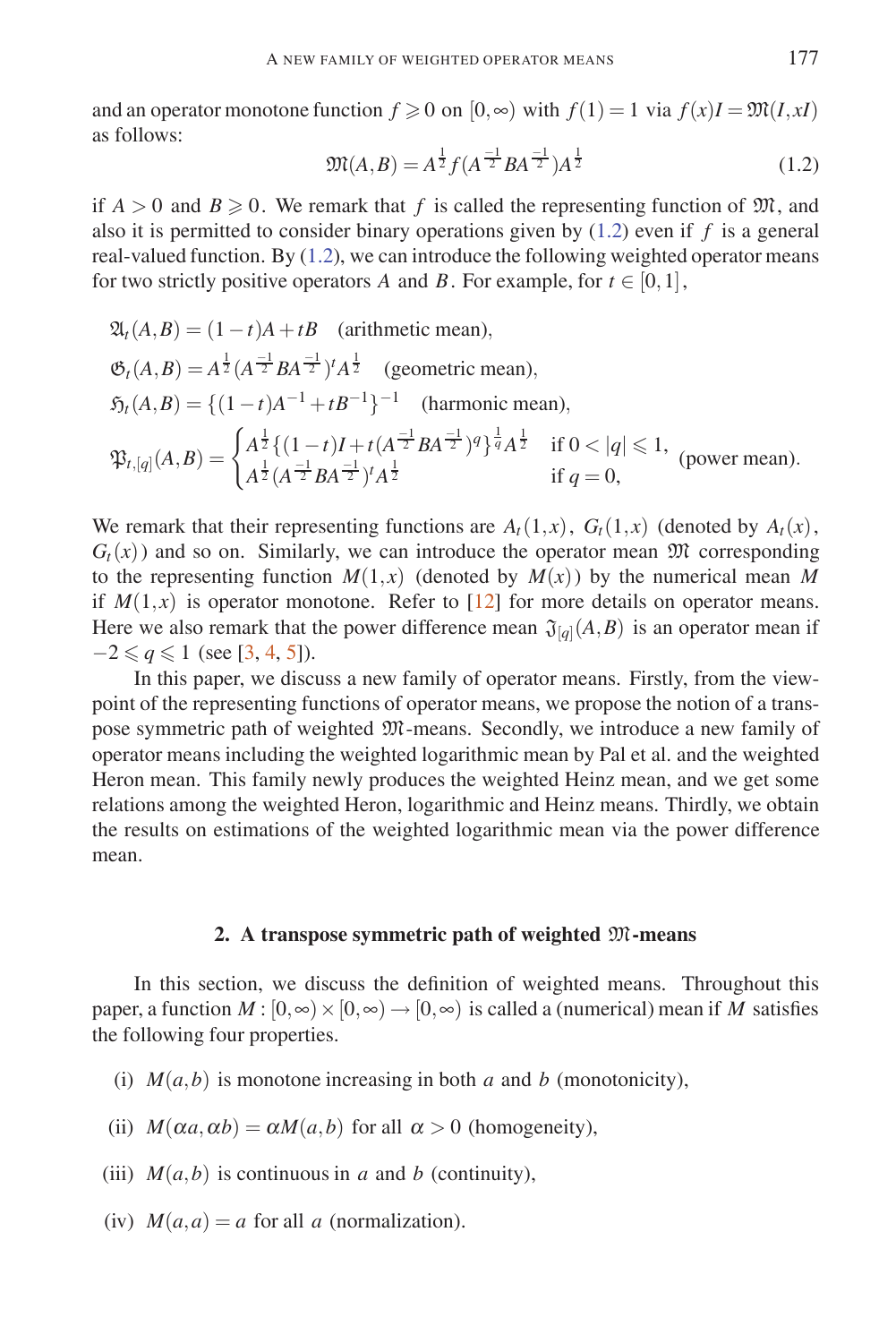We remark that (i) and (iv) imply  $\min\{a,b\} \leq M(a,b) \leq \max\{a,b\}$ . We can easily verify that the means introduced in the previous section satisfy the above (i)–(iv). A mean *M* is said to be symmetric if  $M(a,b) = M(b,a)$  (symmetry) holds. The weighted means in Section 1 are not symmetric except the case  $t = \frac{1}{2}$ , but they have the property that  $M_t(a,b) = M_{1-t}(b,a)$  (transpose symmetry) holds for all  $t \in [0,1]$  instead of symmetry. Transpose symmetry is called conjugate symmetry in [13].

Kubo and Ando [8] discussed an axiomatic approach to operator means. A binary operation  $\mathfrak{M} : \mathcal{B}^+(\mathcal{H}) \times \mathcal{B}^+(\mathcal{H}) \to \mathcal{B}^+(\mathcal{H})$  is called an operator mean if the following conditions are satisfied:

- (i)  $A \leq C$  and  $B \leq D$  imply  $\mathfrak{M}(A,B) \leq \mathfrak{M}(C,D)$  (monotonicity),
- (ii)  $T^* \mathfrak{M}(A,B)T \leq \mathfrak{M}(T^*AT,T^*BT)$  for every operator *T* (transformer inequality),
- (iii)  $A_n \downarrow A$  and  $B_n \downarrow B$  imply  $\mathfrak{M}(A_n, B_n) \downarrow \mathfrak{M}(A, B)$  (upper semicontinuity),
- (iv)  $\mathfrak{M}(I,I) = I$  (normalization),

where  $A_n \downarrow A$  means that  $A_1 \geq A_2 \geq \cdots$  and  $A_n \rightarrow A$  in the strong operator topology as  $n \to \infty$ . We remark that (ii) leads  $T^* \mathfrak{M}(A,B)T = \mathfrak{M}(T^*AT,T^*BT)$  (transformer equality) if *T* is invertible, and the transformer equality ensures that  $\mathfrak{M}(\alpha A, \alpha B) =$  $\alpha \mathfrak{M}(A,B)$  (homogeneity) holds for all  $\alpha > 0$ . It is also obtained in [8] that there exists a one-to-one correspondence between an operator mean  $\mathfrak{M}$  and its representing function *f* as (1.2). For two operator means  $M$  and  $M$ ,  $M \leq N$  (resp.  $M = M$ ) means that  $\mathfrak{M}(A,B) \le \mathfrak{N}(A,B)$  (resp.  $\mathfrak{M}(A,B) = \mathfrak{N}(A,B)$ ) for all  $A,B > 0$ . We define symmetry and transpose symmetry for operator means similarly to the numerical case. For an operator mean  $\mathfrak{M}$  and its representing function  $f$ , the operator mean whose representing function is  $xf(x^{-1})$  is called transpose of  $\mathfrak{M}$ , and we denote it by  $\mathfrak{M}^\circ$ . We easily obtain that  $\mathfrak{M}^{\circ}(A,B) = \mathfrak{M}(B,A)$  for  $A, B > 0$ , and also an operator mean  $\mathfrak{M}$ is symmetric if and only if  $\mathfrak{M} = \mathfrak{M}^\circ$  if and only if  $f(x) = xf(x^{-1})$  for all  $x > 0$ .

From this argument, we can discuss numerical means and operator means simultaneously via the representing function, so we write definitions and theorems in terms of operator means from now on. We remark that we have to pay attention to operator monotonicity when we treat operator means.

Next, we discuss what is the natural definition of "weighted" means. We can consider plural weighted means from one symmetric mean. In fact, the weighted logarithmic mean is defined by several ways in  $[9, 10, 13, 14]$ . Moreover, in  $[1, 2, 11, 16]$ , they discussed the algorithms to make weighted operator means from a given operator mean. In [16], Udagawa, Yamazaki and Yanagida introduced the  $\alpha$ -weighted operator mean as an expression of weight parameters (see also [11]).

DEFINITION 2.1 ([16]) *The operator mean*  $\mathfrak{M}$  *is said to be*  $\alpha$ *-weighted if*  $f'(1) = \alpha$ *, where*  $f(x)$  *is the representing function of*  $\mathfrak{M}$ *.* 

The weighted means introduced in Section 1,  $\mathfrak{A}_t(a,b)$ ,  $\mathfrak{P}_{t,[q]}(a,b)$  and so on, are all *t*-weighted. We can easily obtain  $0 \le \alpha \le 1$  in Definition 2.1 since min $\{1, x\} \le$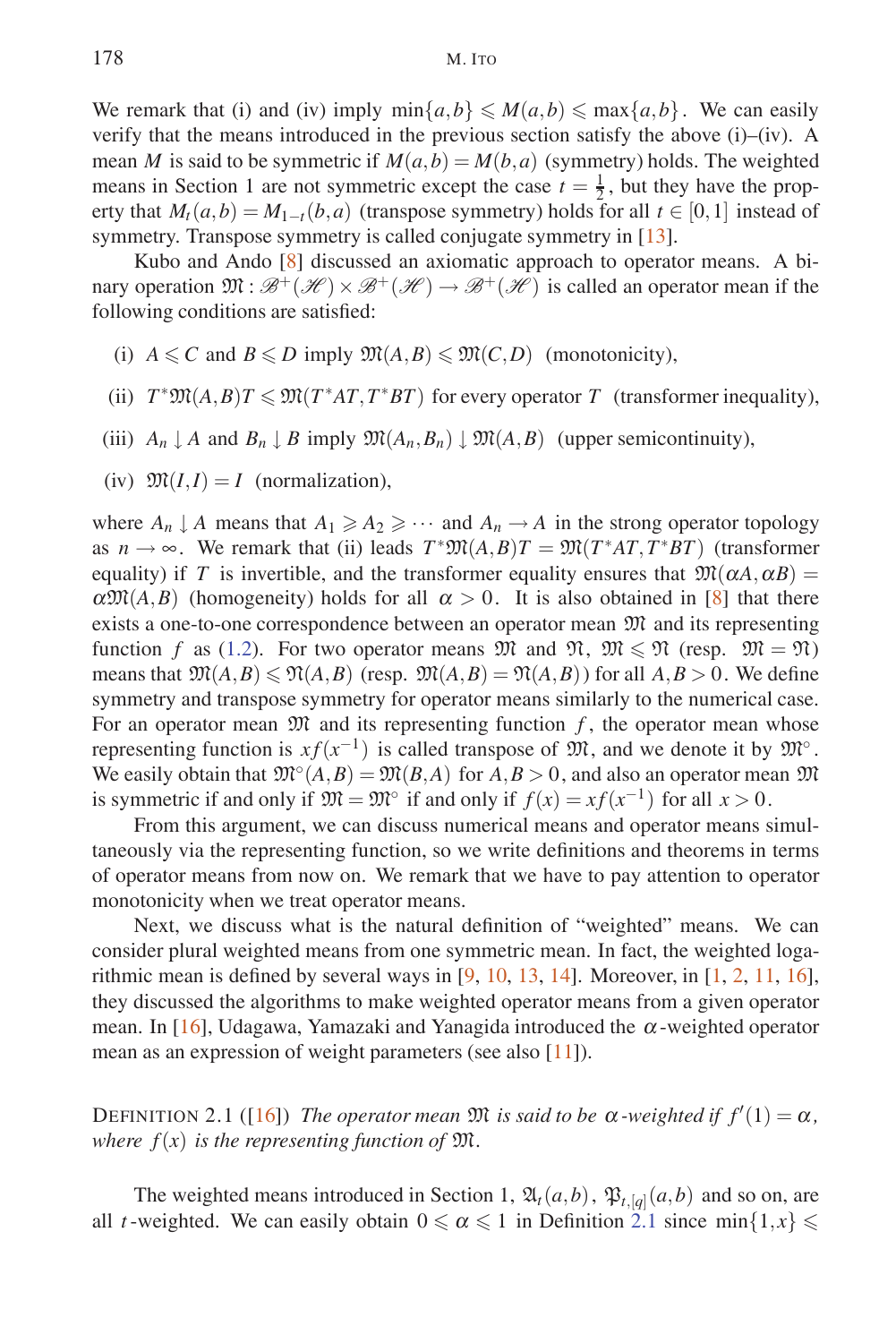$f(x) \leq \max\{1, x\}$  holds for all  $x > 0$ . Every symmetric mean is  $\frac{1}{2}$ -weighted, but the converse does not hold in general by the operator mean whose representing function is

$$
f(x) = \frac{2}{3}x^{\frac{2}{3}} + \frac{1}{3}x^{\frac{1}{6}}.
$$

Here we assume that  $\mathfrak{M}$  is a symmetric  $\frac{1}{2}$ -weighted mean, and we consider a path of *t*-weighted means  $\mathfrak{M}_t(A, B)$  for  $t \in [0, 1]$  from *A* (0-weighted mean) to *B* (1weighted mean) such that  $\mathfrak{M}_1(A,B) = \mathfrak{M}(A,B)$ . Raïssouli and Sándor [14] introduced the notion of the weighted  $\overline{M}$ -mean for a one-parameter family of numerical weighted means  $\{M_t\}_{t\in[0,1]}$ . Here, as a refinement of their definition considering Definition 2.1, we introduce the notion of a transpose symmetric path of weighted M-means.

DEFINITION 2.2 *Let* M *be a symmetric operator mean and A,B >* 0*. If the following conditions hold, then* M*<sup>t</sup> is said to be a weighted* M*-mean, and a one-parameter family*  $\{\mathfrak{M}_t\}_{t\in[0,1]}$  *is said to be a transpose symmetric path of weighted*  $\mathfrak{M}$ *-means.* 

- (i)  $\mathfrak{M}_t$  *is an operator mean for all fixed t*  $\in$  [0, 1].
- (ii)  $\mathfrak{M}_0(A, B) = A$ ,  $\mathfrak{M}_{\frac{1}{2}}(A, B) = \mathfrak{M}(A, B)$  and  $\mathfrak{M}_1(A, B) = B$ .
- (iii)  $\mathfrak{M}_t(A,B) = \mathfrak{M}_{1-t}(B,A)$  *for all t* ∈ [0, 1] *(transpose symmetry).*
- (iv)  $\mathfrak{M}_t$  *is t*-weighted for all fixed  $t \in [0,1]$ .

In Definition 2.2, (iii) holds if and only if  $\mathfrak{M}_t = \mathfrak{M}_{1-t}^{\circ}$  if and only if  $f_t(x) =$  $xf_{1-t}(x^{-1})$  for all  $x > 0$ , where  $f_t(x)$  is the representing function of  $\mathfrak{M}_t$ . We note that (iii) ensures symmetry of  $\mathfrak{M}_{\frac{1}{2}}$ . The families of weighted means introduced in Section 1,  $\{\mathfrak{A}_t\}_{t\in[0,1]}$ ,  $\{\mathfrak{P}_{t,[q]}\}_{t\in[0,1]}$  and so on, are all transpose symmetric paths of weighted means. We remark that the weight parameter *t* in  $\{\mathfrak{M}_t\}_{t\in[0,1]}$  does not always equal  $f'_{t}(1)$  even if (i)–(iii) hold in Definition 2.2. For example, we consider an operator mean  $\mathfrak{M}_t$  whose representing function is

$$
f_t(x) = x^{2t-3t^2+2t^3} (= G_{2t-3t^2+2t^3}(x)).
$$

Then  $\mathfrak{M}_t$  satisfies (i)–(iii) in Definition 2.2, but  $\mathfrak{M}_t$  is not *t*-weighted but  $(2t - 3t^2 +$  $2t^3$ ) -weighted.

### **3. General results**

For a symmetric operator mean  $\mathfrak{M}$  with a representing function  $\psi$ , we consider a weighted  $\mathfrak{M}$ -mean  $\mathfrak{M}_t$  whose representing function is

$$
\psi_t(x) = \begin{cases} 1 - 2t + 2t\psi(x) & \text{if } 0 \leqslant t \leqslant \frac{1}{2}, \\ (2t - 1)x + 2(1 - t)\psi(x) & \text{if } \frac{1}{2} \leqslant t \leqslant 1. \end{cases}
$$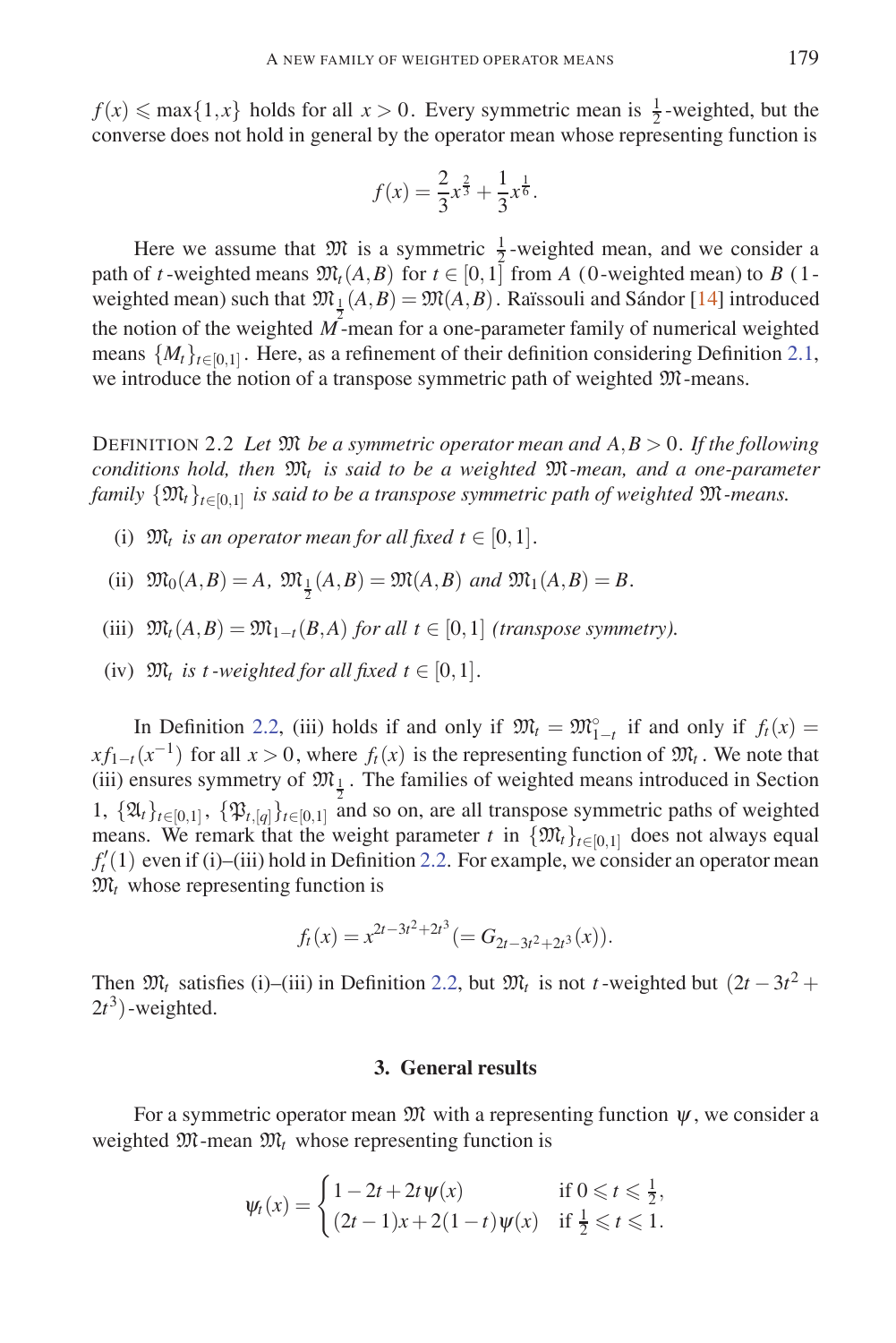Then  $\{\mathfrak{M}_t\}_{t\in[0,1]}$  is a transpose symmetric path of weighted  $\mathfrak{M}$ -means. But this path does not include fundamental weighted operator means except the weighted arithmetic mean. In this section, we construct a transpose symmetric path of weighted M-means including some fundamental weighted means stated in Section 1.

Let  $\{\mathfrak{M}_t\}_{t\in[0,1]}$  be a transpose symmetric path of weighted  $\mathfrak{M}$ -means and

 $\mathscr{R} = \left\{ \{f_t\}_{t \in [0,1]} : f_t \text{ is the representing function of } \mathfrak{M}_t \in \{ \mathfrak{M}_t \}_{t \in [0,1]} \right\}.$ 

We denote  $\{f_t\}_{t\in[0,1]}$  by  $\{f_t\}$  briefly. Now we consider the following function.

# DEFINITION 3.1 Let  $\{\varphi_s\} \in \mathcal{R}$ . Then we define a function  $m_t[\varphi_s] : [0, \infty) \to [0, \infty)$  as

$$
m_t[\varphi_s](x) = (1-t)\varphi_{1-s}(x^t) + tx^t\varphi_s(x^{1-t})
$$
 for  $t, s \in [0,1]$ .

*In particular, if* ϕ *is the representing function of a symmetric mean, then we define*

$$
m_t[\varphi](x) = (1-t)\varphi(x^t) + tx^t\varphi(x^{1-t})
$$
 for  $t \in [0,1]$ .

Then the function  $m_t[\varphi_s]$  makes a transpose symmetric path of weighted  $\mathfrak{M}[\varphi_s]$ -means by the following Theorem 3.1. We recognize that *t* and *s* in  $m_t[\varphi_s]$  express the weight parameter and the parameter determining the path, respectively. We remark that we do not have to consider a one-parameter family  $\{\varphi_s\} \in \mathcal{R}$  if we choose  $s = \frac{1}{2}$ , the representing function  $\varphi$  of a symmetric mean, in Definition 3.1.

THEOREM 3.1 *Let*  $\{\varphi_s\} \in \mathcal{R}$  *and*  $m_t[\varphi_s]$  *be as in Definition* 3.1*. Let*  $\mathfrak{M}_t[\varphi_s]$  *be the binary operation whose representing function is*  $m_t[\varphi_s]$ *, and also*  $\mathfrak{M}[\varphi_s] = \mathfrak{M}_{\frac{1}{2}}[\varphi_s]$ *. Then the family*  $\{\mathfrak{M}_{t}[\varphi_{s}]\}_{t\in[0,1]}$  *is a transpose symmetric path of weighted*  $\mathfrak{M}[\varphi_{s}]$ *means.*

*Proof.* We shall verify that  $\mathfrak{M}_t[\varphi_s]$  has four properties in Definition 2.2 by using its representing function  $m_t[\varphi_s]$ .

(i) Operator monotonicity of  $m_t[\varphi_s]$  is obtained since  $\varphi_{1-s}(x^t)$ ,  $\varphi_s(x^{1-t})^{\frac{1}{1-t}}$  and

$$
x^{t} \varphi_{s}(x^{1-t}) = x^{t} \{ \varphi_{s}(x^{1-t})^{\frac{1}{1-t}} \}^{1-t}
$$

are operator monotone for  $t \in [0,1]$  (e.g. [15]), and we have  $m_t[\varphi_s](1) = 1$  obviously.

(ii) We easily get that  $m_0[\varphi_s](x) = 1$  and  $m_1[\varphi_s](x) = x$ , and also  $m_{\frac{1}{2}}[\varphi_s](x)$  is the representing function of  $\mathfrak{M}[\varphi_s]$  obviously.

(iii) The equality  $m_t[\varphi_s](x) = xm_{1-t}[\varphi_s](x^{-1})$  holds since

$$
xm_{1-t}[\varphi_s](x^{-1}) = x \left[ \{ 1 - (1-t) \} \varphi_{1-s}(x^{-(1-t)}) + (1-t)x^{-(1-t)} \varphi_s(x^{-\{1-(1-t)\}}) \right]
$$
  
=  $tx^t x^{1-t} \varphi_{1-s}(x^{-(1-t)}) + (1-t)x^t \varphi_s(x^{-t})$   
=  $tx^t \varphi_s(x^{1-t}) + (1-t) \varphi_{1-s}(x^t)$   
=  $m_t[\varphi_s](x).$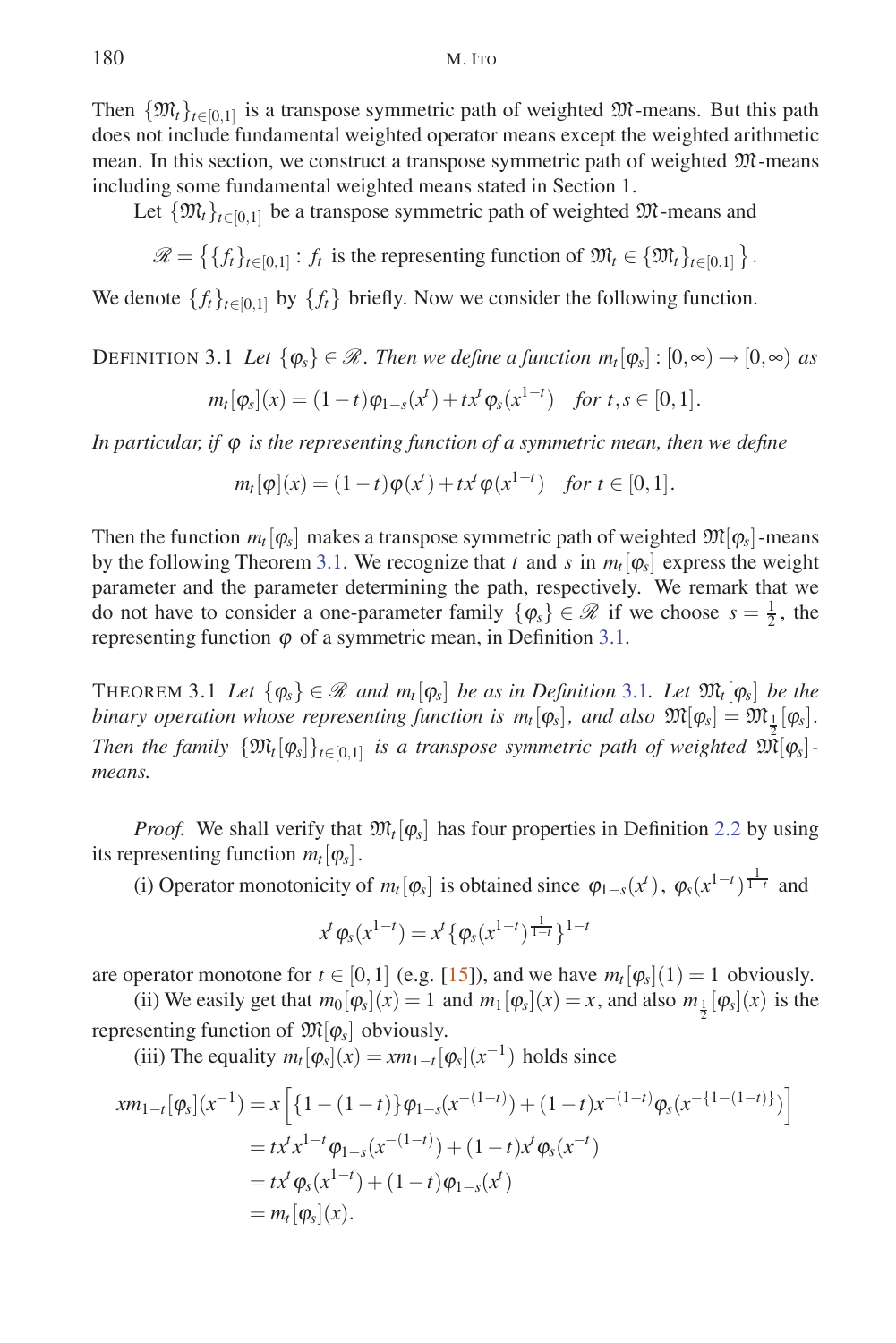(iv) We obtain  $m_t'[\varphi_s](1) = t$  since

$$
m'_{t}[\varphi_{s}](x) = t(1-t)x^{t-1}\varphi'_{1-s}(x^{t}) + t\{tx^{t-1}\varphi_{s}(x^{1-t}) + (1-t)\varphi'_{s}(x^{1-t})\}
$$

holds.  $\square$ 

We have the following fundamental properties of the weighted operator mean  $\mathfrak{M}_t[\varphi_s]$  in Theorem 3.1. For  $A, B > 0$  and binary operations  $\mathfrak{M}, \mathfrak{N}$  given by (1.2), we note that  $(\mathfrak{M} + \mathfrak{N})(A, B) \equiv \mathfrak{M}(A, B) + \mathfrak{N}(A, B)$  and  $(\alpha \mathfrak{M})(A, B) \equiv \alpha \mathfrak{M}(A, B)$  ( $\alpha > 0$ ).

THEOREM 3.2 Let  $\{\varphi_s\}, \{\psi_s\} \in \mathcal{R}$ . If  $\varphi_s \leq \psi_s$  for each  $s \in [0,1]$ , then  $\mathfrak{M}_t[\varphi_s] \leq$  $\mathfrak{M}_t[w_s]$  *for all t*  $\in$  [0, 1].

*Proof.* It is immediately obtained by Definition 3.1.  $\Box$ 

THEOREM 3.3 Let  $\{\psi_s^{(j)}\} \in \mathcal{R}$  and  $\alpha_j > 0$  for  $j = 1, \ldots, n$  with  $\alpha_1 + \cdots + \alpha_n = 1$ . If  $\varphi_s = \alpha_1 \psi_s^{(1)} + \cdots + \alpha_n \psi_s^{(n)}$  for each  $s \in [0,1]$ , then

$$
\mathfrak{M}_t[\varphi_s] = \alpha_1 \mathfrak{M}_t[\psi_s^{(1)}] + \cdots + \alpha_n \mathfrak{M}_t[\psi_s^{(n)}]
$$

*holds for*  $t \in [0,1]$ *, and also*  $\{\mathfrak{M}_t[\varphi_s]\}_{t \in [0,1]}$  *is a transpose symmetric path of weighted*  $\mathfrak{M}[\varphi_s]$ *-means.* 

*Proof.* Since  $\{\varphi_s\} \in \mathcal{R}$  holds, we have the desired result by Theorem 3.1 and by considering representing functions of  $\mathfrak{M}_t[\varphi_s]$  and  $\mathfrak{M}_t[\psi_s^{(j)}]$ .  $\Box$ 

### **4. Examples**

A transpose symmetric path of weighted  $\mathfrak{M}[\varphi_{\rm s}]$ -means given in Theorem 3.1 includes some weighted operator means, for example, the weighted Heron mean, the weighted logarithmic mean and the weighted Heinz mean.

Firstly we discuss  $\{\mathfrak{M}_t[\varphi_s]\}_{t\in[0,1]}$  for the representing function  $\varphi$  of the logarithmic mean. Let  $\varphi(x) = LM(x)$ . Then the representing function of  $\mathfrak{M}_t[LM]$  is

$$
m_t[LM](x) = \frac{1}{\log x} \left\{ \frac{1-t}{t} (x^t - 1) + \frac{t}{1-t} x^t (x^{1-t} - 1) \right\} = LM_t(x),
$$

in particular

$$
m_{\frac{1}{2}}[LM](x) = \frac{x-1}{\log x} = LM(x).
$$

Therefore  $m_l$ [*LM*] makes a transpose symmetric path of weighted  $\mathfrak{L} \mathfrak{M}$ -means. This weighted LM-mean coincides with the weighted logarithmic mean  $\mathfrak{L}M_t$  introduced by Pal, Singh, Moslehian and Aujla [10], that is,  $\mathfrak{M}_t[LM] = \mathfrak{L}\mathfrak{M}_t$ .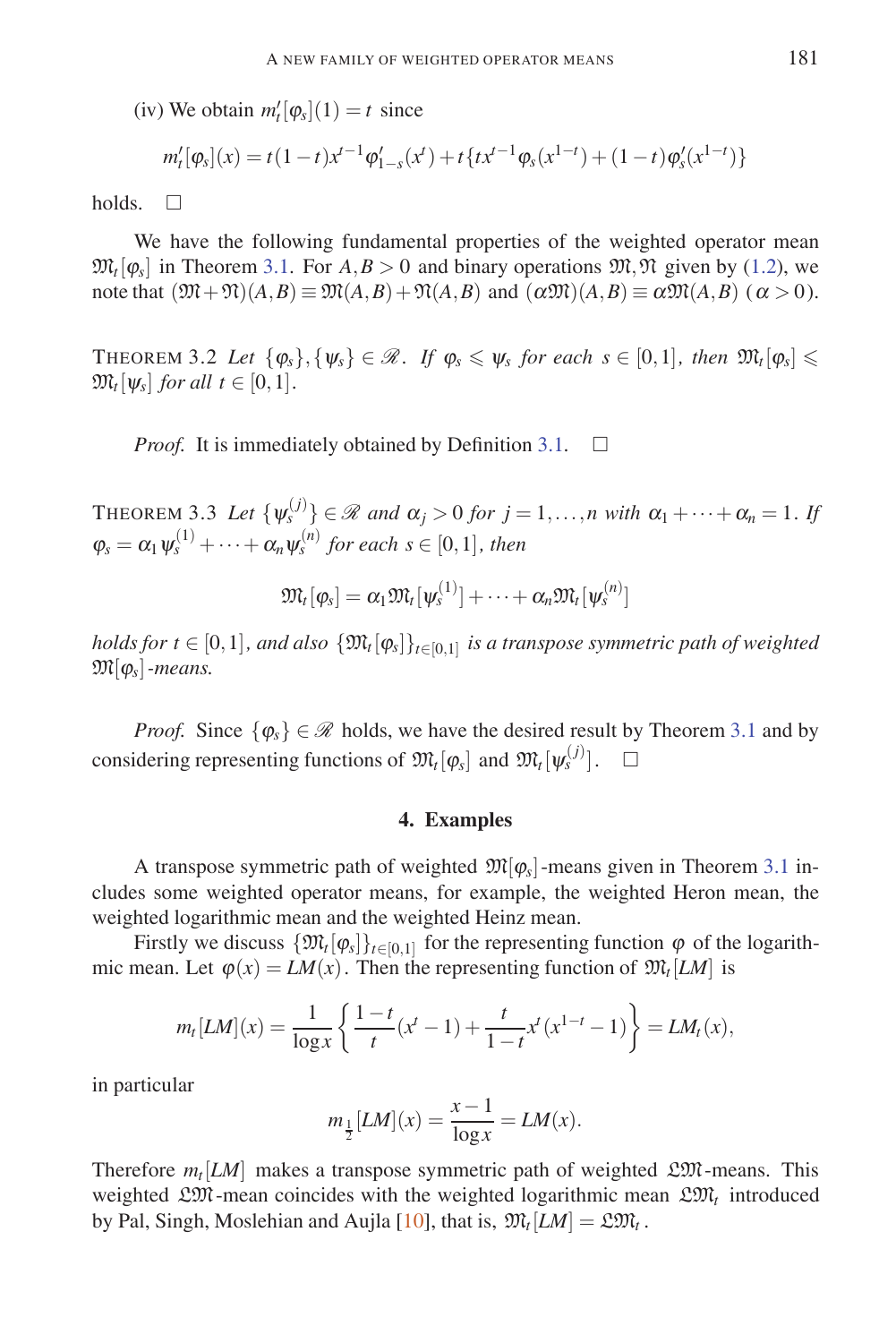Moreover, we consider  $\{\mathfrak{M}_t[\varphi_s]\}_{t\in[0,1]}$  for the representing function of the weighted logarithmic mean, that is,  $\varphi_s(x) = LM_s(x)$ . The representing function of  $\mathfrak{M}_t[LM_s]$  is

$$
m_t[LM_s](x) = \frac{1-t}{t \log x} \left\{ \frac{s}{1-s} (x^{t(1-s)} - 1) + \frac{1-s}{s} (x^t - x^{t(1-s)}) \right\} + \frac{tx^t}{(1-t) \log x} \left\{ \frac{1-s}{s} (x^{(1-t)s} - 1) + \frac{s}{1-s} (x^{1-t} - x^{(1-t)s}) \right\},
$$

in particular

$$
m_{\frac{1}{2}}[LM_{s}](x) = \frac{1}{\log x} \left\{ \frac{s}{1-s} (x^{\frac{1-s}{2}} - 1) + \frac{1-s}{s} (x^{\frac{1}{2}} - x^{\frac{1-s}{2}}) \right\} + \frac{x^{\frac{1}{2}}}{\log x} \left\{ \frac{1-s}{s} (x^{\frac{s}{2}} - 1) + \frac{s}{1-s} (x^{\frac{1}{2}} - x^{\frac{s}{2}}) \right\}.
$$

Next, we discuss  $\{\mathfrak{M}_t[\varphi_s]\}_{t\in[0,1]}$  for the representing function  $\varphi_s$  of the weighted power mean. Let  $\varphi_s(x) = P_{s,[q]}(x) = \{(1-s) + sx^q\}^{\frac{1}{q}}$  for  $q \in [-1,1]$ . Then the representing function of  $\mathfrak{M}_t[P_{s,[q]}]$  is

$$
m_t[P_{s,[q]}](x) = (1-t)\left\{s + (1-s)x^{tq}\right\}^{\frac{1}{q}} + tx^t\left\{(1-s) + sx^{(1-t)q}\right\}^{\frac{1}{q}},\qquad(4.1)
$$

in particular

$$
m_{\frac{1}{2}}[P_{s,[q]}](x) = \frac{1}{2}\left\{s + (1-s)x^{\frac{q}{2}}\right\}^{\frac{1}{q}} + \frac{1}{2}x^{\frac{1}{2}}\left\{(1-s) + sx^{\frac{q}{2}}\right\}^{\frac{1}{q}}.
$$

This transpose symmetric path includes the following weighted means. Here, we can newly introduce the weighted Heinz mean.

(i) Weighted Heron mean: By putting  $q = 1$  in (4.1), we have  $P_{s, [1]} = A_s$  and the representing function of  $\mathfrak{M}_t[A_s]$  is

$$
m_t[A_s](x) = (1-s)x^t + s\{(1-t) + tx\} = K_{t,[s]}(x),
$$

in particular

$$
m_{\frac{1}{2}}[A_s](x) = (1-s)x^{\frac{1}{2}} + s\frac{x+1}{2} = K_{[s]}(x).
$$

Therefore  $m_t[A_s]$  makes a transpose symmetric path of weighted  $\mathcal{R}_{[s]}$ -means. This weighted  $\mathcal{R}_{[s]}$ -mean coincides with the weighted Heron mean  $\mathcal{R}_{t,[s]}$ , that is,  $\mathfrak{M}_t[A_s]$  $\mathcal{R}_{t,[s]}$ . We remark that  $K_{\left[\frac{1}{2}\right]}(a,b) = \left(\frac{\sqrt{a}+\sqrt{b}}{2}\right)$  $\left(\frac{2+\sqrt{b}}{2}\right)^2 = P_{\left[\frac{1}{2}\right]}(a,b)$  is sometimes called the square-root mean, and  $\mathfrak{M}_t[A]$  is regarded as the weighted square-root mean in the sense of the Heron mean.

(ii) Weighted Heinz mean: Here, we replace the parameter *q* of  $HZ_{[q]}(a,b)$  as  $\overline{HZ}_{[s]}(a,b) = HZ_{[\frac{1-s}{2}]}(a,b)$ . Then  $\overline{HZ}_{[0]}(a,b) = G(a,b)$  and  $\overline{HZ}_{[1]}(a,b) = A(a,b)$  hold,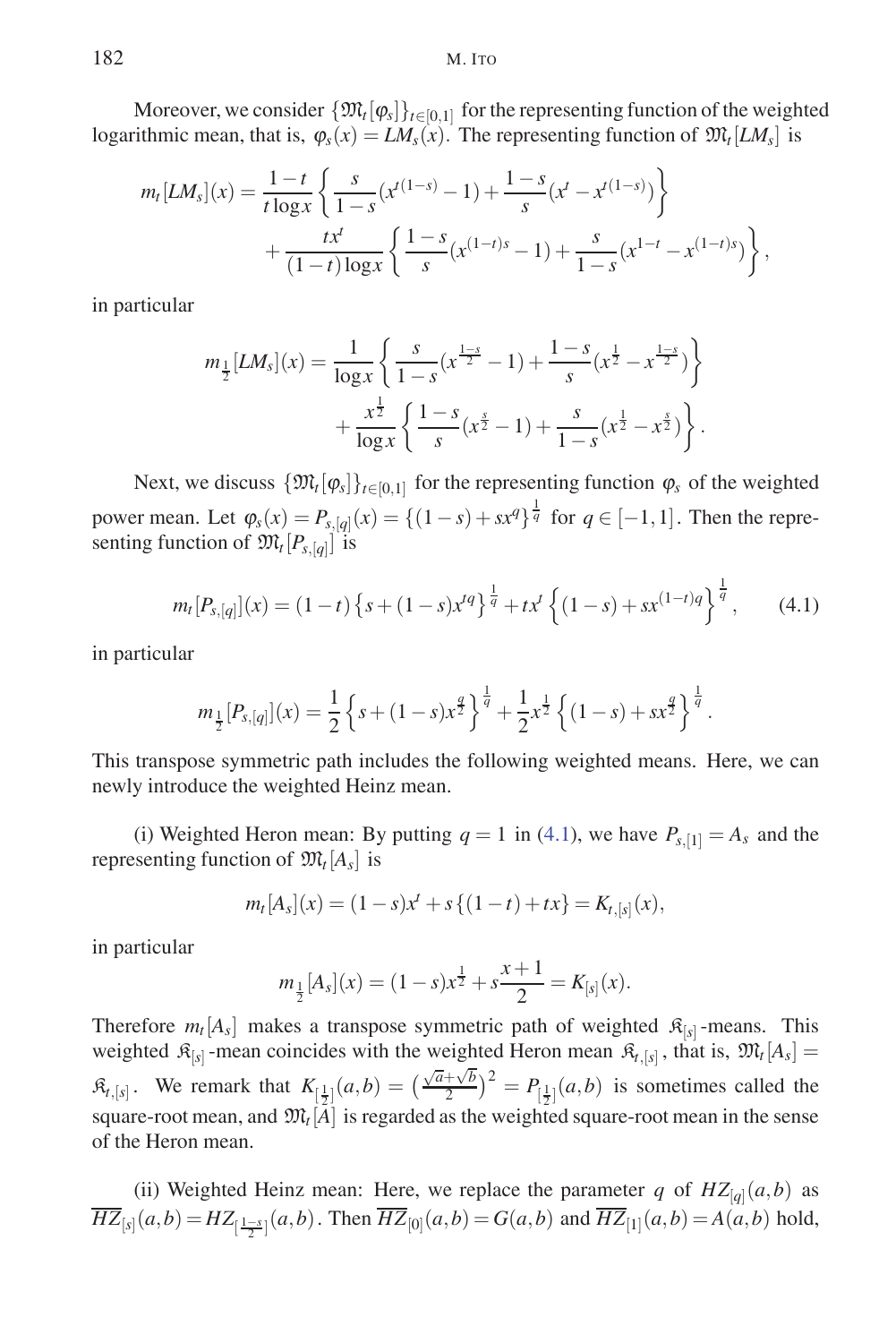and also  $\overline{HZ}_{[s]}(a,b)$  is increasing for  $s \ge 0$ . By putting  $q = 0$  in (4.1), we have  $P_{s,[0]} =$  $G_s$  and the representing function of  $\mathfrak{M}_t[G_s]$  is

$$
m_t[G_s](x) = (1-t)x^{(1-s)t} + tx^{t+s(1-t)} = x^{(1-s)t} \{ (1-t) + tx^s \},
$$

in particular

$$
m_{\frac{1}{2}}[G_{s}](x) = \frac{x^{\frac{1-s}{2}} + x^{\frac{1+s}{2}}}{2} = \overline{HZ}_{[s]}(x).
$$

Therefore  $m_t[G_s]$  makes a transpose symmetric path of weighted  $\overline{\mathfrak{H}(\overline{\mathfrak{H}})}_{[s]}$ -means, so that we can define the weighted Heinz mean  $\overline{\mathfrak{H}}_{2t,[s]}$  and its representing function  $\overline{HZ}_{t,[s]}(x)$ as

$$
\overline{\mathfrak{H}Z}_{t,[s]} = \mathfrak{M}_t[G_s],
$$
  

$$
\overline{HZ}_{t,[s]}(x) = m_t[G_s](x) = (1-t)x^{t-st} + tx^{t+s(1-t)}.
$$

(iii) By putting  $q = -1$  in (4.1), we have  $P_{s,[-1]} = H_s$  and the representing function of  $\mathfrak{M}_t[H_s]$  is

$$
m_t[H_s](x) = (1-t)\left\{s + (1-s)x^{-t}\right\}^{-1} + tx^t\left\{(1-s) + sx^{-(1-t)}\right\}^{-1},
$$

in particular

$$
m_{\frac{1}{2}}[H_s](x) = \frac{1}{2}\left\{s + (1-s)x^{\frac{-1}{2}}\right\}^{-1} + \frac{1}{2}x^{\frac{1}{2}}\left\{(1-s) + sx^{\frac{-1}{2}}\right\}^{-1}.
$$

We remark that if  $s = \frac{1}{2}$ , then the representing function of  $\mathfrak{M}_t[H]$  is

$$
m_t[H](x) = (1-t)\left(\frac{x^{-t}+1}{2}\right)^{-1} + tx^t\left(\frac{x^{-(1-t)}+1}{2}\right)^{-1},
$$

in particular

$$
m_{\frac{1}{2}}[H](x) = x^{\frac{1}{2}} = G(x).
$$

Therefore  $m_t$  [H] makes a transpose symmetric path of weighted  $\mathfrak{G}$ -means. Of course, this is a different weighted  $\mathfrak{G}$ -mean from the standard weighted geometric mean  $\mathfrak{G}_t$ .

By Theorem 3.2, we have

$$
\mathfrak{M}_{t}[H_{s}] \leqslant \mathfrak{M}_{t}[G_{s}] \leqslant \mathfrak{M}_{t}[L M_{s}] \leqslant \mathfrak{M}_{t}[A_{s}]
$$
\n
$$
(4.2)
$$

for  $t, s \in [0, 1]$ . (4.2) ensures the following inequalities since  $x^t \leq m_t[G_s](x)$  holds for all  $x > 0$ , which is a refinement of (1.1).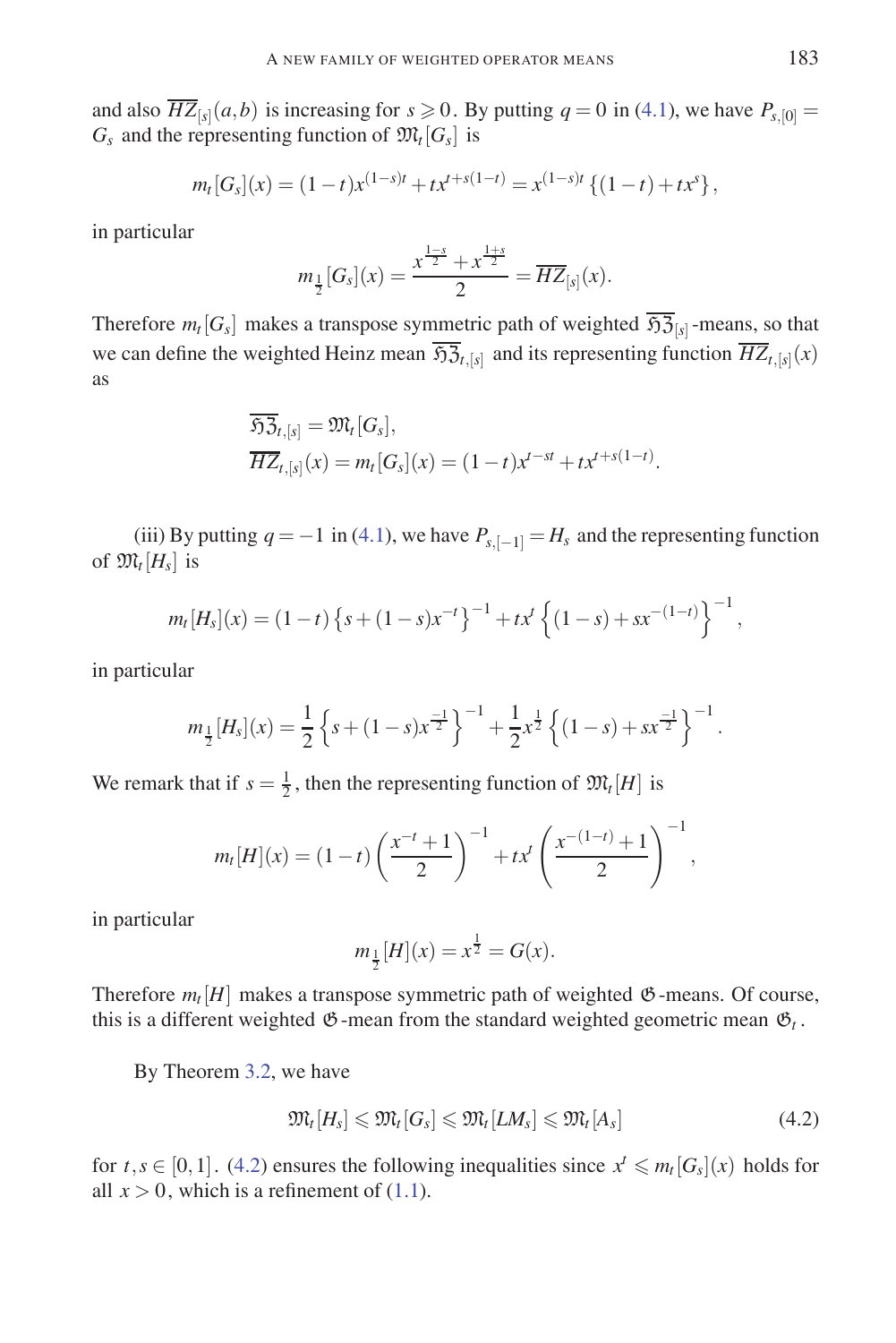THEOREM 4.1 *For*  $t, s \in [0,1]$ *, the inequalities* 

$$
\mathfrak{H}_t\leqslant \mathfrak{G}_t\leqslant \overline{\mathfrak{H} \mathfrak{Z}_{t,[s]}}\leqslant \mathfrak{M}_t[LM_s]\leqslant \mathfrak{K}_{t,[s]}\leqslant \mathfrak{A}_t
$$

*hold. In particular, we have*

$$
\mathfrak{H}_t \leq \mathfrak{G}_t \leq \overline{\mathfrak{H}} \overline{\mathfrak{Z}}_{t, \left[\frac{1}{2}\right]} \leq \mathfrak{L} \mathfrak{M}_t \leq \mathfrak{K}_{t, \left[\frac{1}{2}\right]} \leq \mathfrak{A}_t. \tag{4.3}
$$

### **5. Estimations of the weighted logarithmic mean**

In this section, we obtain the following estimations of  $\mathfrak{L} \mathfrak{M}_t$  via the power difference mean, which are more precise than (4.3).

THEOREM 5.1 *For*  $t \in [0,1]$  *and natural numbers n such that*  $n \ge 2$ *, the inequalities* 

$$
\overline{\mathfrak{IG}}_{t,\lfloor\frac{1}{2}\rfloor} \leqslant \mathfrak{M}_{t}[J_{\lceil\frac{-1}{3}\rceil}] \leqslant \cdots \leqslant \mathfrak{M}_{t}[J_{\lceil\frac{-1}{n}\rceil}] \leqslant \mathfrak{M}_{t}[J_{\lceil\frac{-1}{n+1}\rceil}] \leqslant \cdots
$$
  

$$
\leqslant \mathfrak{L}\mathfrak{M}_{t} \leqslant \cdots \leqslant \mathfrak{M}_{t}[J_{\lceil\frac{1}{n+1}\rceil}] \leqslant \mathfrak{M}_{t}[J_{\lceil\frac{1}{n}\rceil}] \leqslant \cdots \leqslant \mathfrak{M}_{t}[J_{\lceil\frac{1}{2}\rceil}] \leqslant \mathfrak{K}_{t,\lceil\frac{1}{2}\rceil}
$$

*hold, where*  $\mathfrak{M}_{t}[J_{[\frac{1}{n}]}]$  and  $\mathfrak{M}_{t}[J_{[\frac{-1}{n}]}]$  are the weighted operator means such that

$$
\mathfrak{M}_{t}[J_{[\frac{1}{n}]}] = \frac{1}{n+1} \left( \mathfrak{A}_{t} + \overline{\mathfrak{H}} \overline{\mathfrak{Z}}_{t,[\frac{n-1}{n}]} + \cdots + \overline{\mathfrak{H}} \overline{\mathfrak{Z}}_{t,[\frac{1}{n}]} + \mathfrak{G}_{t} \right),
$$
  

$$
\mathfrak{M}_{t}[J_{[\frac{-1}{n}]}] = \frac{1}{n-1} \left( \overline{\mathfrak{H}} \overline{\mathfrak{Z}}_{t,[\frac{n-1}{n}]} + \overline{\mathfrak{H}} \overline{\mathfrak{Z}}_{t,[\frac{n-2}{n}]} + \cdots + \overline{\mathfrak{H}} \overline{\mathfrak{Z}}_{t,[\frac{2}{n}]} + \overline{\mathfrak{H}} \overline{\mathfrak{Z}}_{t,[\frac{1}{n}]} \right).
$$

*Proof.* We consider  $\{\mathfrak{M}_t[\varphi]\}_{t\in[0,1]}$  for the representing function of the power difference mean, that is,  $\varphi(x) = J_{[q]}(x) = \frac{q}{q+1}$  $x^{q+1} - 1$  $\frac{1}{x^q-1}$  for  $q \in [-2,1]$ . The representing function of  $\mathfrak{M}_t[J_{[q]}]$  is

$$
m_t[J_{[q]}](x) = (1-t)\frac{q}{q+1}\frac{x^{t(q+1)} - 1}{x^{tq} - 1} + tx^t \frac{q}{q+1}\frac{x^{(1-t)(q+1)} - 1}{x^{(1-t)q} - 1},
$$
(5.1)

in particular

$$
m_{\frac{1}{2}}[J_{[q]}](x) = \frac{q}{q+1} \frac{x^{\frac{q+1}{2}} - 1}{x^{\frac{q}{2}} - 1} \frac{1+x^{\frac{1}{2}}}{2}.
$$

Put  $q = \frac{1}{n}$  in (5.1) for a natural number *n*. Since

$$
J_{\left[\frac{1}{n}\right]}(x) = \frac{1}{n+1} \frac{x^{\frac{n+1}{n}} - 1}{x^{\frac{1}{n}} - 1} = \frac{1}{n+1} \left( x + x^{\frac{n-1}{n}} + \dots + x^{\frac{1}{n}} + 1 \right)
$$
  
= 
$$
\frac{1}{n+1} \left( G_1(x) + G_{\frac{n-1}{n}}(x) + \dots + G_{\frac{1}{n}}(x) + G_0(x) \right),
$$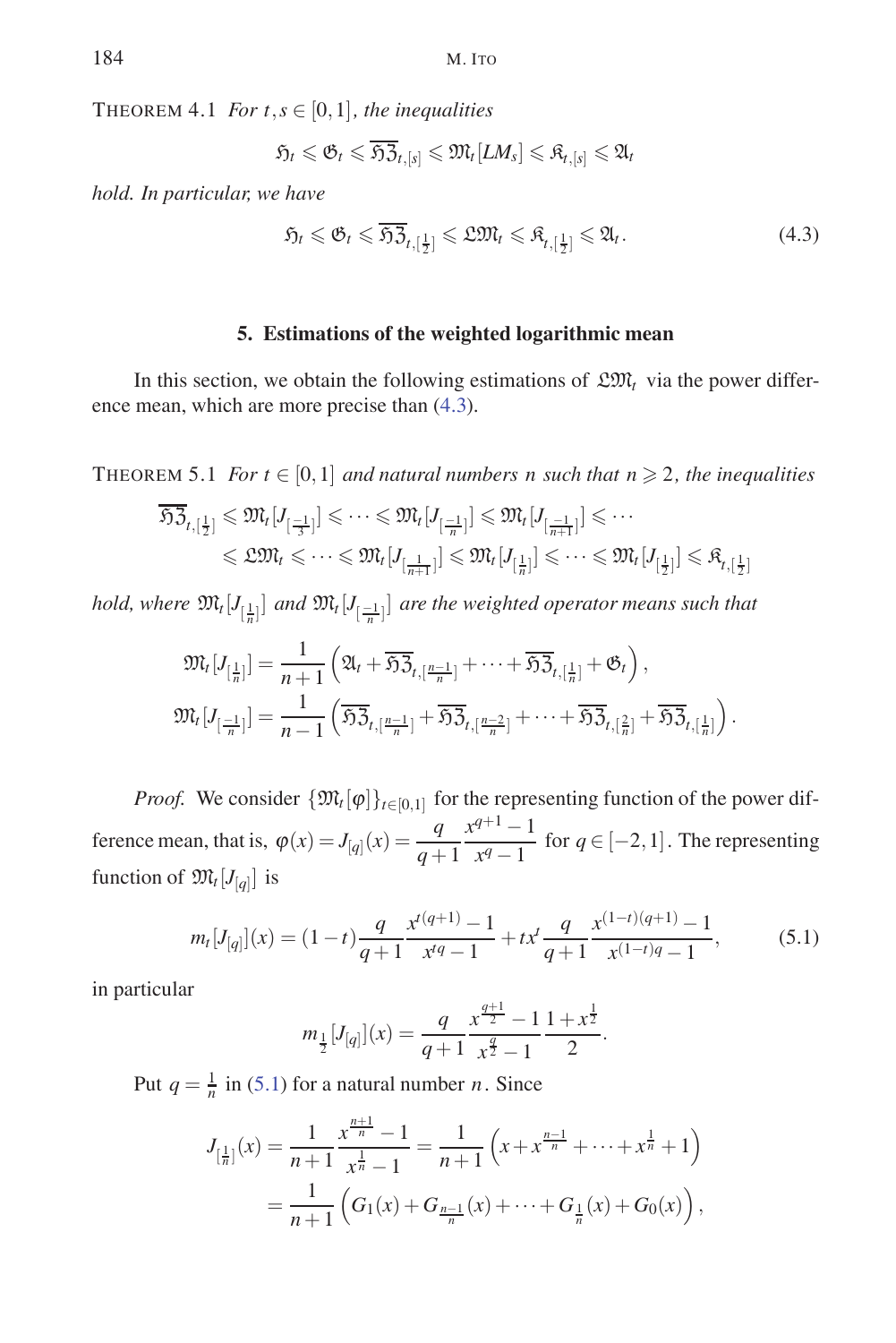we have

$$
m_t[J_{[\frac{1}{n}]}](x) = \frac{1}{n+1} \left( m_t[G_1](x) + m_t[G_{\frac{n-1}{n}}](x) + \dots + m_t[G_{\frac{1}{n}}](x) + m_t[G_0](x) \right)
$$
  
= 
$$
\frac{1}{n+1} \left( A_t(x) + \overline{HZ}_{t,[\frac{n-1}{n}]}(x) + \dots + \overline{HZ}_{t,[\frac{1}{n}]}(x) + G_t(x) \right)
$$

by Theorem 3.3, and also Theorem 3.2 ensures

$$
LM_t(x) = m_t[LM](x) \leq \dots \leq m_t[J_{[\frac{1}{n+1}]}](x) \leq m_t[J_{[\frac{1}{n}]}](x)
$$
  

$$
\leq \dots \leq m_t[J_{[\frac{1}{2}]}](x) \leq m_t[A](x) = K_{t,[\frac{1}{2}]}(x)
$$

since  $J_{[1]} = A$ ,  $J_{[0]} = LM$  and  $J_{[q]}$  is increasing for  $q \in \mathbb{R}$ .

Put  $q = \frac{-1}{n}$  in (5.1) for a natural number *n* such that  $n \ge 2$ . Since

$$
J_{\left[\frac{-1}{n}\right]}(x) = \frac{-1}{n-1} \frac{x^{\frac{n-1}{n}} - 1}{x^{\frac{-1}{n}} - 1} = \frac{1}{n-1} x^{\frac{1}{n}} \left( x^{\frac{n-2}{n}} + x^{\frac{n-3}{n}} + \dots + x^{\frac{1}{n}} + 1 \right)
$$
  
= 
$$
\frac{1}{n-1} \left( x^{\frac{n-1}{n}} + x^{\frac{n-2}{n}} + \dots + x^{\frac{2}{n}} + x^{\frac{1}{n}} \right)
$$
  
= 
$$
\frac{1}{n-1} \left( G_{\frac{n-1}{n}}(x) + G_{\frac{n-2}{n}}(x) + \dots + G_{\frac{2}{n}}(x) + G_{\frac{1}{n}}(x) \right),
$$

we have

$$
m_t [J_{\left[\frac{-1}{n}\right]}](x)
$$
  
=  $\frac{1}{n-1} \left( m_t [G_{\frac{n-1}{n}}](x) + m_t [G_{\frac{n-2}{n}}](x) + \dots + m_t [G_{\frac{2}{n}}](x) + m_t [G_{\frac{1}{n}}](x) \right)$   
=  $\frac{1}{n-1} \left( \overline{HZ}_{t, \left[\frac{n-1}{n}\right]}(x) + \overline{HZ}_{t, \left[\frac{n-2}{n}\right]}(x) + \dots + \overline{HZ}_{t, \left[\frac{2}{n}\right]}(x) + \overline{HZ}_{t, \left[\frac{1}{n}\right]}(x) \right)$ 

by Theorem 3.3, and also Theorem 3.2 ensures

$$
\overline{HZ}_{t, [\frac{1}{2}]}(x) = m_t[G](x) \le m_t[J_{[\frac{-1}{3}]}](x) \le \cdots \le m_t[J_{[\frac{-1}{n}]}](x) \le m_t[J_{[\frac{-1}{n+1}]}](x)
$$
  

$$
\le \cdots \le m_t[LM](x) = LM_t(x)
$$

since  $J_{[0]} = LM$ ,  $J_{[\frac{-1}{2}]} = G$  and  $J_{[q]}$  is increasing for  $q \in \mathbb{R}$ .  $\Box$ 

*Acknowledgements.* The author would like to express his cordial thanks to the referee for valuable and kind comments.